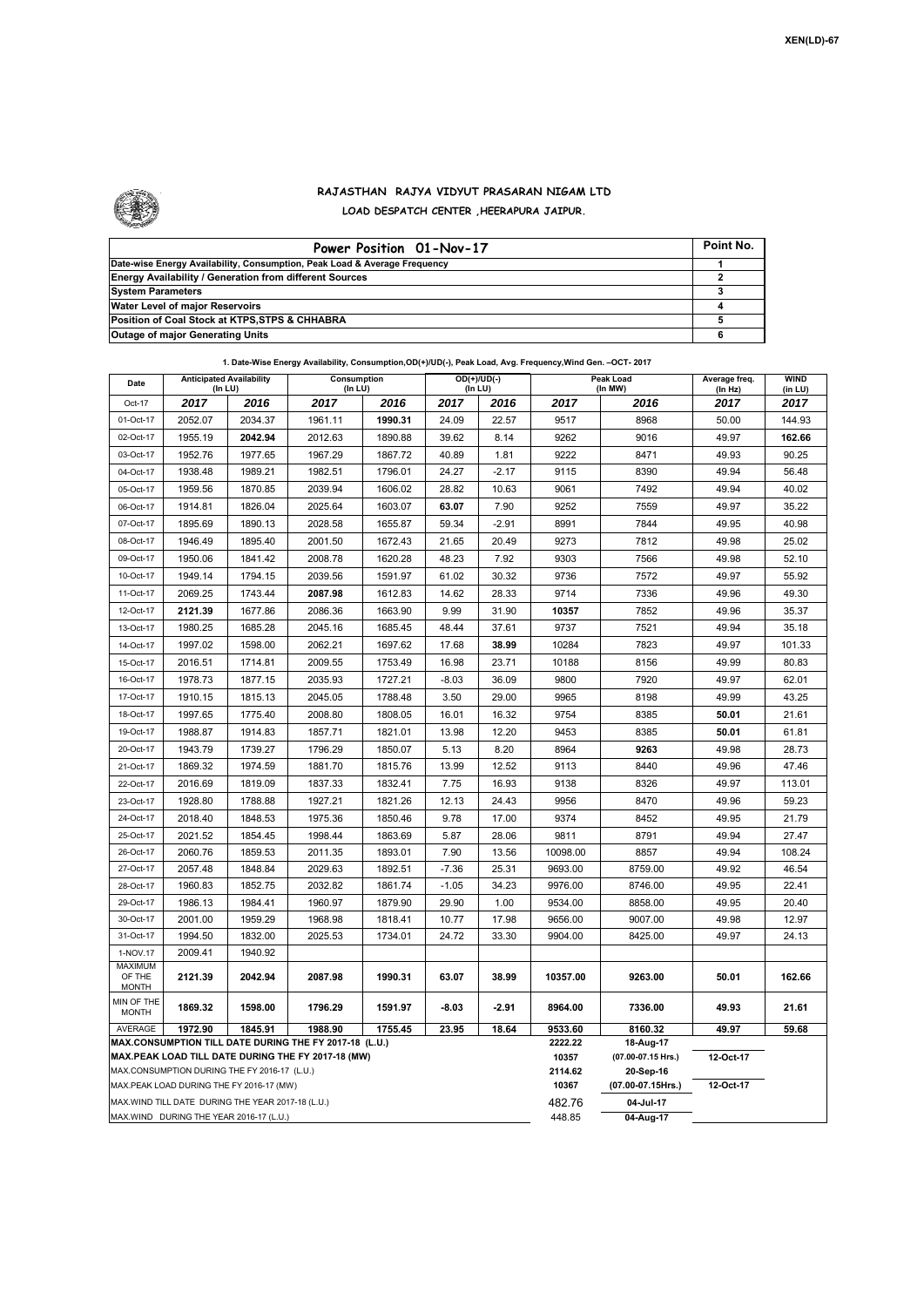| (In LU)        |                                                 |                 |                             |                 |  |  |  |  |  |  |
|----------------|-------------------------------------------------|-----------------|-----------------------------|-----------------|--|--|--|--|--|--|
| S.No.          | Sources Available to Rajasthan / Installed      | Prior           | Prior                       | Actual          |  |  |  |  |  |  |
|                | Capacity as on 30.09.2016                       |                 | assessment of assessment of | Energy          |  |  |  |  |  |  |
|                | (In MW)                                         | Avail. For next | Avail.                      | <b>Received</b> |  |  |  |  |  |  |
|                |                                                 | Day             |                             |                 |  |  |  |  |  |  |
|                |                                                 |                 | 31-Oct-17                   |                 |  |  |  |  |  |  |
| 1              | KTPS (1240/1240)                                | 271.00          | 272.00                      | 248.16          |  |  |  |  |  |  |
| $\overline{2}$ | STPS (1500/1500)                                | 110.00          | 110.00                      | 93.95           |  |  |  |  |  |  |
| 3              | DHOLPUR GAS CCPP (330/330)                      | 0.00            | 0.00                        | 26.23           |  |  |  |  |  |  |
| 4              | RAMGARH (273.5/273.5)                           | 43.00           | 44.00                       | 44.08           |  |  |  |  |  |  |
| 5              | RAPP-A(200/200)                                 | 41.00           | 41.00                       | 42.07           |  |  |  |  |  |  |
| 6              | MAHI (140/140)                                  | 0.00            | 0.00                        | 0.00            |  |  |  |  |  |  |
| 7              | CHAMBAL (RPS+JS) (135.5/271)                    | 38.62           | 37.50                       | 43.79           |  |  |  |  |  |  |
| 8              | <b>GIRAL LIGNITE (250/250)</b>                  | 0.00            | 0.00                        | 0.00            |  |  |  |  |  |  |
| 9              | CHHABRA TPS 1000/1000)                          | 164.00          | 169.86                      | 190.22          |  |  |  |  |  |  |
| 10             | ADANI (TPS) + KALISINDH (TPS)                   | 359.00          | 359.00                      | 356.89          |  |  |  |  |  |  |
|                | (1200+1200/1320+1200)                           |                 |                             |                 |  |  |  |  |  |  |
| 11             | WIND FARM (3980.40/4119.15)                     | 19.00           | 30.00                       | 24.13           |  |  |  |  |  |  |
| 12             | SOLAR POWER(737.70/1295.70)                     | 0.00            | 0.00                        | 2.37            |  |  |  |  |  |  |
| 13             | CAPTIVE POWER PLANTS                            | 0.00            | 0.00                        | 0.00            |  |  |  |  |  |  |
| 14             | REGIONAL (INTRA STATE) O.A. (VLTPS)             | 0.00            | 0.00                        | 0.00            |  |  |  |  |  |  |
| 15             | OPEN ACCESS                                     | 23.08           | 34.39                       | 29.24           |  |  |  |  |  |  |
| 16             | BIOMASS - (101.95/119.25)                       | 6.00            | 6.00                        | 6.03            |  |  |  |  |  |  |
| 17             | BARSINGHSAR LTPS(250/250)                       | 0.52            | 0.00                        | 1.19            |  |  |  |  |  |  |
| 18             | RAJWEST (1080/1080)                             | 172.00          | 172.00                      | 175.93          |  |  |  |  |  |  |
|                | <b>TOTAL (A): 1-18</b>                          | 1247.22         | 1275.75                     | 1284.28         |  |  |  |  |  |  |
| 19             | <b>BBMB COMPLEX</b>                             |                 |                             |                 |  |  |  |  |  |  |
|                | a) BHAKRA(230.79/1516.3)                        | 20.24           | 19.75                       | 20.28           |  |  |  |  |  |  |
|                | b) DEHAR (198/990)                              | 9.51            | 10.08                       | 10.14           |  |  |  |  |  |  |
|                | c) PONG (231.66/396)                            | 38.80           | 37.85                       | 37.18           |  |  |  |  |  |  |
|                | TOTAL: a TO c                                   | 68.55           | 67.68                       | 67.60           |  |  |  |  |  |  |
| 20             | <b>CENTRAL STATIONS</b>                         |                 |                             |                 |  |  |  |  |  |  |
|                | d) SINGRAULI (300/2000)                         | 81.36           | 83.16                       | 83.94           |  |  |  |  |  |  |
|                | e) RIHAND<br>(310.24/3000)                      | 120.28          | 125.31                      | 125.73          |  |  |  |  |  |  |
|                | f) UNCHAHAR-I(20/420)                           | 2.58            | 5.26                        | 5.18            |  |  |  |  |  |  |
|                | g) UNCHAHAR-II& III(61/630)                     | 41.06           | 51.99                       | 51.58           |  |  |  |  |  |  |
|                | h) INDIRA GANDHI STPS(JHAJHAR) 0.00/1500)       | 0.00            | 0.00                        | 0.00            |  |  |  |  |  |  |
|                | i) NCTPS DADRI St-II (43.22/980) + DADRI-TH     | 13.91           | 14.13                       | 7.28            |  |  |  |  |  |  |
|                | j) DADRI GAS (77/830)                           | 3.48            | 3.76                        | 3.79            |  |  |  |  |  |  |
|                | k) ANTA<br>(83.07/419)                          | 0.00            | 0.00                        | 0.00            |  |  |  |  |  |  |
|                | I) AURAIYA<br>(61.03/663)                       | 0.00            | 0.00                        | 0.00            |  |  |  |  |  |  |
|                | m) NAPP<br>(44/440)                             | 9.60            | 10.54                       | 10.54           |  |  |  |  |  |  |
|                | n) RAPP-B<br>(125/440)                          | 33.93           | 34.01                       | 34.01           |  |  |  |  |  |  |
|                | o) RAPP-C<br>(88/440)                           | 20.34           | 20.34                       | 20.34           |  |  |  |  |  |  |
|                | p) SALAL<br>(20.36/690)                         | 0.95            | 0.99                        | 0.99            |  |  |  |  |  |  |
|                | q) URI<br>(70.37/720)                           | 2.72            | 2.89                        | 2.78            |  |  |  |  |  |  |
|                | r) TANAKPUR (10.86/94)                          | 1.29            | 1.35                        | 1.32            |  |  |  |  |  |  |
|                | s) CHAMERA - (105.84/540)                       | 4.51            | 4.51                        | 4.51            |  |  |  |  |  |  |
|                | t) CHAMERA-II (29.01/300)                       | 1.84            | 1.84                        | 1.50            |  |  |  |  |  |  |
|                | u) CHAMERA-III (25.21/231)                      | 1.31            | 1.41                        | 1.19            |  |  |  |  |  |  |
|                | v) DHAULIGANGA (27/280)                         | 1.82            | 1.94                        | 1.94            |  |  |  |  |  |  |
|                | w) DULHASTI (42.42/390)                         | 4.89            | 5.98                        | 5.98            |  |  |  |  |  |  |
|                | x) SEWA (13/120)                                | 0.39            | 0.39                        | 0.39            |  |  |  |  |  |  |
|                | y) NJPC (112.00/1500) + RAMPUR(31.808/412.02)   | 11.54           | 11.54                       | 11.53           |  |  |  |  |  |  |
|                | z) TEHRI (75/1000)                              | 4.99            | 4.99                        | 4.61            |  |  |  |  |  |  |
|                | aa) KOTESHWR (33.44/400) + PARBATI3 (56.73/520) | 3.76            | 4.29                        | 6.96            |  |  |  |  |  |  |
|                | ab) TALA                                        | 1.23            | 1.30                        | 1.30            |  |  |  |  |  |  |
|                | ac) MUNDRA UMPP (380/4000)                      | 88.80           | 88.80                       | 89.26           |  |  |  |  |  |  |
|                | ad) SASAN (372/3960)                            | 88.44           | 88.44                       | 88.44           |  |  |  |  |  |  |
|                | ae) FRKKA+KHLGN+TLCHR (70.18/3940)              | 26.49           | 27.57                       | 26.72           |  |  |  |  |  |  |
|                | af) URS POWER(DADRI TH-I)                       | 0.00            | 0.00                        | 0.00            |  |  |  |  |  |  |
|                | TOTAL SCHEDULE(a TO af)                         | 640.05          | 664.40                      | 659.41          |  |  |  |  |  |  |
|                | LOSSES                                          | $-28.66$        | $-29.89$                    | $-32.26$        |  |  |  |  |  |  |
|                | NET SCHEDULED                                   | 611.39          | 634.51                      | 627.14          |  |  |  |  |  |  |
| 21             | BILATERAL (REG.) EXCL. BANKING                  | 6.10            | 6.34                        | 6.34            |  |  |  |  |  |  |
| 22             | <b>BANKING</b>                                  | 16.04           | 0.00                        | 0.00            |  |  |  |  |  |  |
| 23             | BILATERAL(INTER-REG.). EXCLUDING (ISOA &        | 128.55          | 90.33                       | 114.26          |  |  |  |  |  |  |
|                | BANKING)                                        |                 |                             |                 |  |  |  |  |  |  |
| 24             | INTER STATE OPEN ACCESS (BILATERAL+IEX)         | $-23.08$        | $-34.39$                    | $-29.24$        |  |  |  |  |  |  |
|                |                                                 |                 |                             |                 |  |  |  |  |  |  |
| 25             | INDIAN ENERGY EXCHANGE                          | 23.19           | $-1.98$                     | $-1.98$         |  |  |  |  |  |  |
|                | <b>TOTAL(B): (19 TO 25)</b>                     | 762.19          | 718.74                      | 716.53          |  |  |  |  |  |  |
|                | TOTAL GENERATION (A +B) : 1 TO 25               |                 |                             | 2000.81         |  |  |  |  |  |  |
|                | OVER DRAWAL (+)/UNDER DRAWAL (-)                |                 |                             | 24.72           |  |  |  |  |  |  |
|                | <b>GRAND TOTAL</b>                              | 2009.41         | 1994.50                     | 2025.53         |  |  |  |  |  |  |
|                | <b>LAST YEAR</b>                                | 1940.92         | 1832.00                     | 1734.01         |  |  |  |  |  |  |

## **2.Anticipated Availability/Generation From Different Sources**